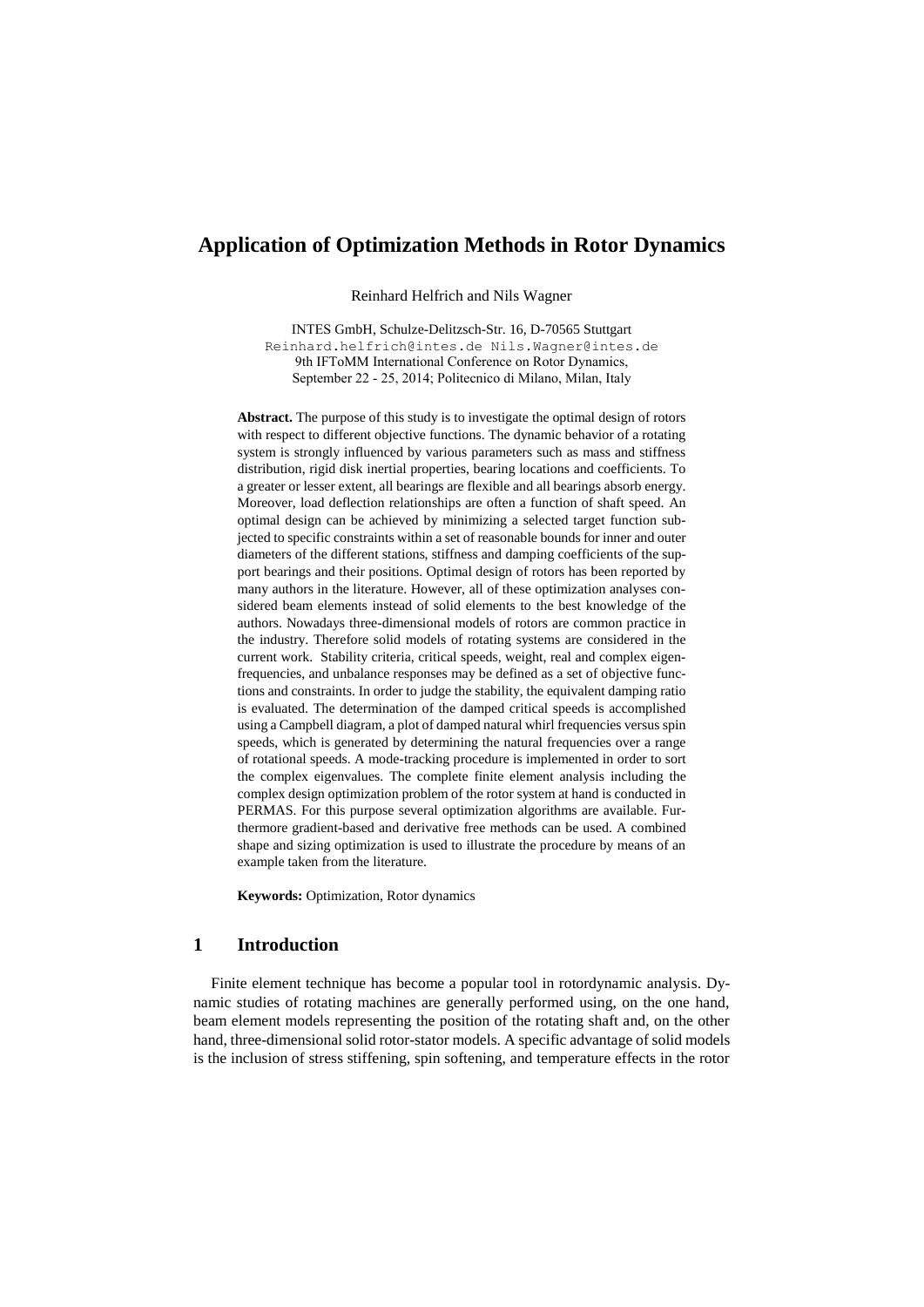dynamics analysis. Nowadays CAD models of rotors becoming more and more detailed. The tedious and time-consuming task of building equivalent beam models is omitted by using solid models. Rotor lateral vibration is perpendicular to the axis of the rotor and is the largest vibration component in most high-speed machinery. Understanding and controlling this lateral vibration is important because excessive lateral vibrations leads to bearing wear and, ultimately, failure. In extreme cases, lateral vibration also can cause the rotating parts of a machine to come into contact with stationary parts, with potentially disastrous consequences. All FEM computations are carried out in PERMAS [25]. PERMAS specific commands are highlighted by a preceding dollar sign and capital letters in the subsequent sections.

# **2 Governing equations**

Only linearized systems are considered here, i.e. only small variations of the rotational velocity is possible. Rotating systems may be processed in a stationary reference frame as well as a rotating reference frame. In the following, we will focus on an inertial reference frame. The additional matrices due to rotating parts must be taken into account and are requested by a so-called \$ADDMATRIX data block within the \$SYSTEM block. The complex eigenfrequencies of a rotor on fixed supports are determined. The structure is described with respect to a fixed reference frame, i.e. shaft and discs rotate with a constant rotational speed, whereas the bearings are supported and fixed to ground. All displacements, frequencies etc. refer to the fixed coordinate system. The first computation step is a static analysis for the basic model to determine the stress distribution under centrifugal loads. It is a prerequisite for the calculation of the geometric stiffness matrix  $K<sub>g</sub>$ . The next step is the calculation of real eigenmodes

 $Y = [y_1, ..., y_r]$ , including geometric and convective stiffness matrices:

$$
MY = (K + K_b + K_g + K_c) \, Y \wedge \,, \quad \Lambda = \begin{bmatrix} \lambda_1 & & \\ & \ddots & \\ & & \lambda_r \end{bmatrix}, \quad \lambda_i = \frac{1}{\omega_i^2} \, . \tag{1}
$$

The governing equations of motion that describes a rotor system in a stationary reference frame is given by

$$
M\ddot{u} + (D + D_b(\Omega) + G)\dot{u} + (K + K_b(\Omega) + K_g + K_c) u = R(t),
$$
\n(2)

where *M* denotes the mass matrix, *D* viscous damping matrix,  $D_b(\Omega)$  (speed-dependent) bearing viscous damping matrix, *G* gyroscopic matrix, *K* structural stiffness matrix,  $K_c$  convective stiffness matrix,  $K_g$  geometric stiffness matrix,  $K_b(\Omega)$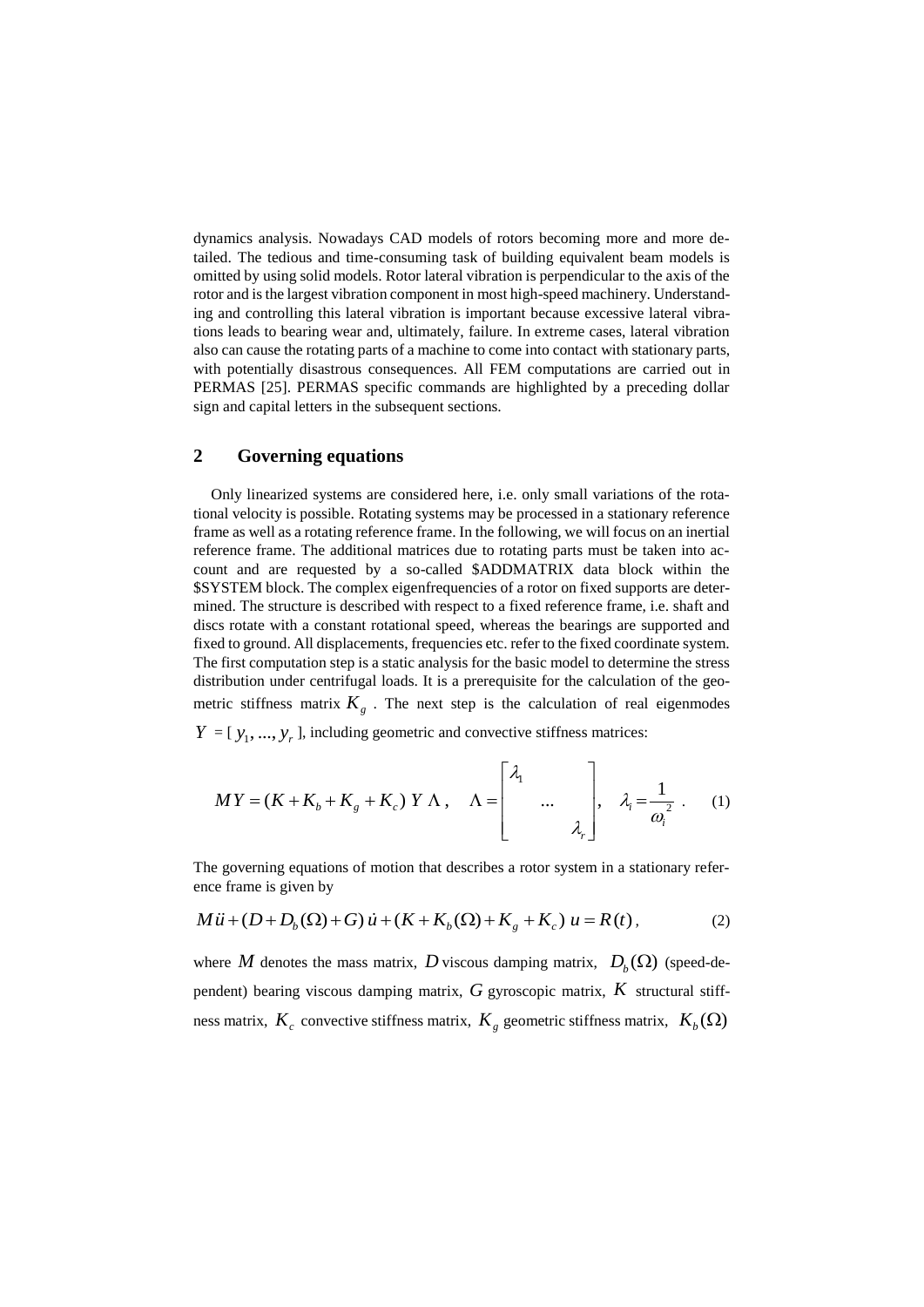(speed-dependent) bearing stiffness matrix and  $R(t)$  external forces. Including convective stiffness requires the use of a consistent mass matrix. The equations of motion (2) are transformed into modal space by means of

$$
u = Y \eta. \tag{3}
$$

Additional static mode shapes may be added to enrich the modal space. This is realized by \$ADDMODES. If the free response of the system is considered  $R(t) = 0$ . To analyze rotating models two different coordinate systems can be used in PERMAS, stationary and rotating. By using a stationary reference frame the model can have both rotating parts and stationary parts. However, the rotation parts have to be axisymmetric. A stationary reference frame is activated by

*SADDMATRIX* GEOSTIFF CONVSTIFF GYRO

The rotational speed is defined in the loading definition of a static pre-run by \$INERTIA ROTATION. Additional matrices are built for that reference speed. The modelling of a rotating machine requires a skew-symmetric pseudo-damping matrix named gyroscopic matrix. The particular form of the matrix makes complex eigenmodes appear, forward modes having increasing frequencies and backward modes having decreasing frequencies. Identical damping specifications lead to different effects in fixed or co-rotating reference systems. In an inertial reference frame material damping is not suitable for rotating parts, whereas modal damping represents any kind of external damping. Discrete damping elements can be used for modelling damping in bearings. In order to get the relation between eigenfrequencies and rotational speed an automatic procedure called \$MODAL ROTATING is available which directly generates all eigencurves. A mode tracking algorithm is implemented in order to sort the complex eigenvalues. It becomes evident that mode-tracking is an important feature. It was shown, that the backward mode vector is orthogonal to the unbalance vector and, as such, energy cannot be fed into the backward whirl. Therefore, critical speeds are restricted to forward whirl in case of symmetric rotors.

### **3 Example**

The example is taken from the literature [22].



**Fig. 1.** The layout of the two-disk, two-bearing rotor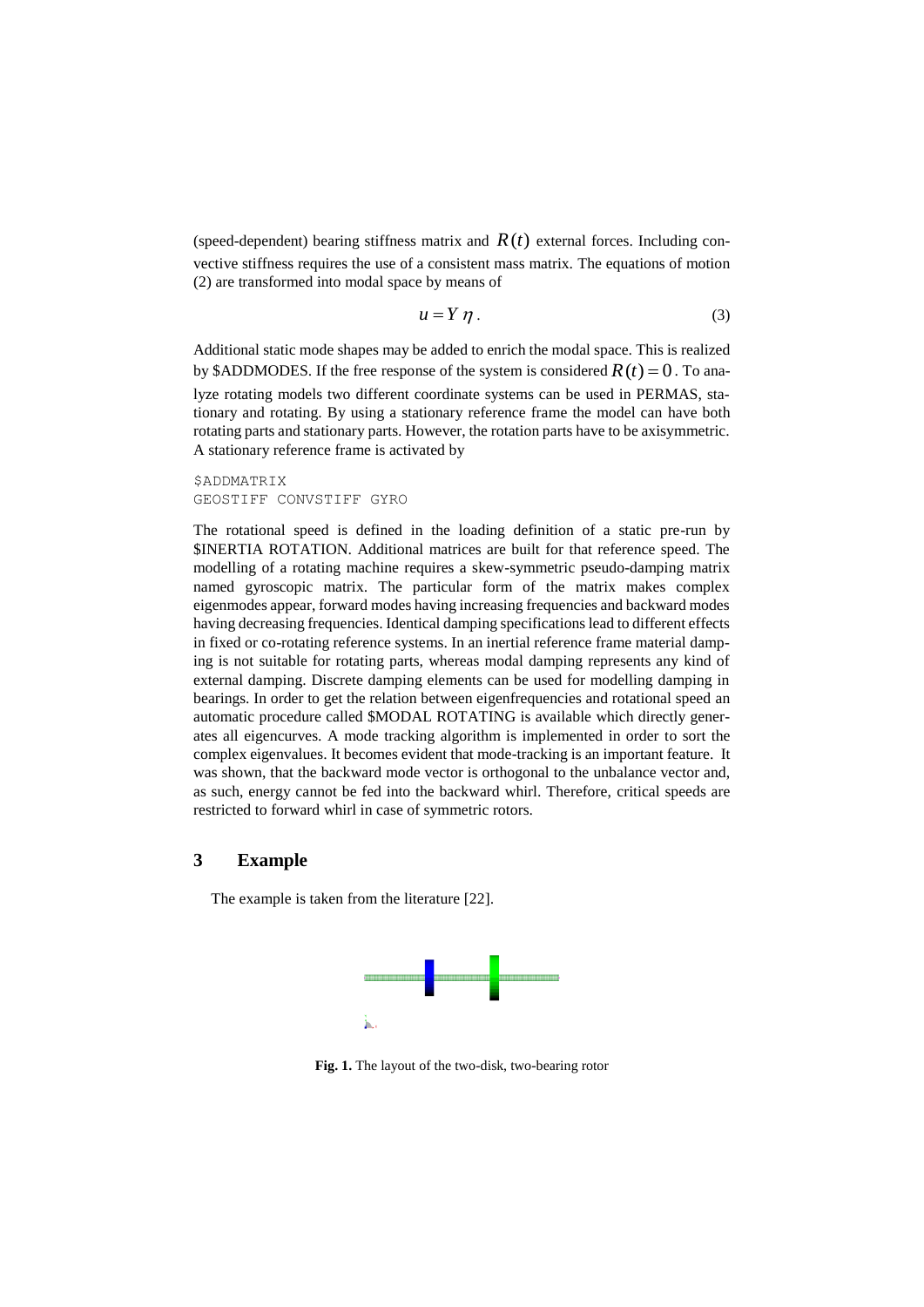The finite element model consists of (18792 hexahedral, 5508 pentahedron and two spring-damper elements) Fig. (1). The elastic discs are incompatible meshed and connected to the elastic shaft by \$MPC ISURFACE definitions. The bearings are idealized by spring-damper elements which are connected to the shaft by \$MPC WLSCON elements. Again the coupling to the shaft is realized by \$MPC ISURFACE. Therefore no mesh distortion is present, when the positions of the discs and bearings are updated during the optimization. Sizing parameters are the stiffness  $x_9$  and damping  $x_{10}$  coefficients of the bearings, whereas shape variables are the positions of the two bearings  $x_1, x_8$  and the elastic discs  $x_3, x_6$ . Moreover the elastic discs are free to change their thickness  $x_4$ ,  $x_7$  and outer diameter  $x_2$ ,  $x_5$ , respectively. Overall ten different continuous design variables are available. The Campbell diagram for the initial rotor is depicted in Fig.  $(2)$ 



**Fig. 2.** Campbell diagram for the initial configuration

## **4 Optimization**

Optimal design of rotor systems has been reported by many authors. A part of these studies focused the optimization process on the geometrical characteristics of the rotor [23], considering the bearing supports as idealized springs with non-speed dependent stiffness coefficients. Previous works in rotordynamic optimization applications with eigenfrequency constraints are done by [4], [13], [17]. The strain energy, either at a certain speed of operation or over a range of speeds is used as the objective function in [12]. Optimum weight design is discussed in [11], [15], [18]. The optimal placement of critical speeds is studied in [16]. Multi-objective optimization is analyzed by [3], [6]. Different optimization methods, such as genetic algorithms [2], [23], evolutionary [1], gradient-based algorithms [15] and LMI-based optimization [7] are used. Unlike methods based on sensitivity analysis and gradient descent, evolutionary algorithms are particularly effective at finding solutions with global optimality. In this study an optimization algorithm based on [14] is used. The box constrained-problem is of the form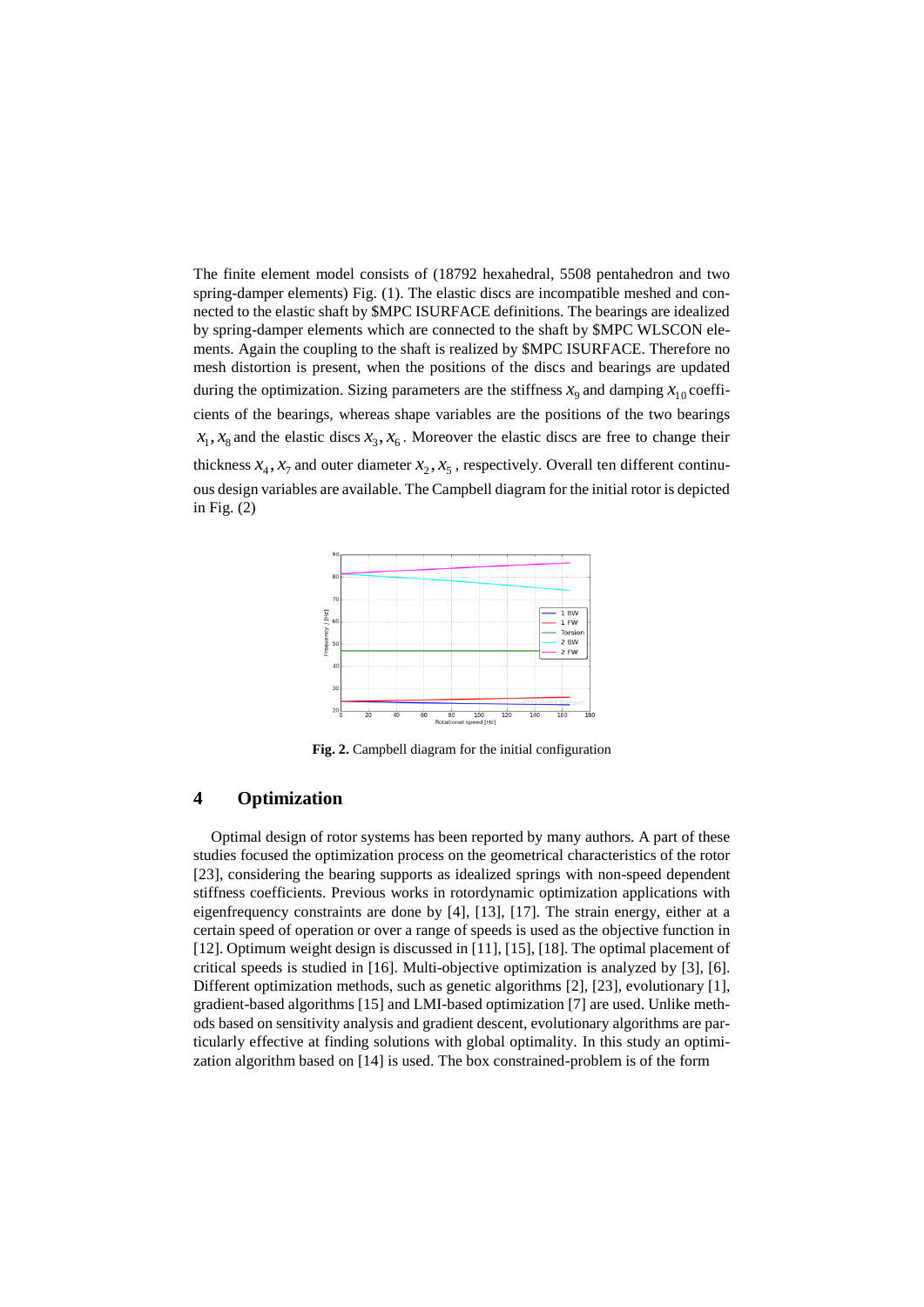$$
\max f_1(x), \ x_i \le x \le x_u, \ x \in R^{10}, \ s.t. \ g(x) \le 0,
$$
\n(4)

where  $x_i$  is a vector of lower bounds, and  $x_u$  is a vector of upper bounds of the corresponding design variable. Inequality constraints are denoted by  $g(x)$ . A list of different design constraints is directly available in a rotordynamic analysis, e.g. \$DCONSTRAINT ACCE, CFREQ, CAMPBELL, COMPLIANCE, DISP, ELSTRESS, NPSTRESS, FREQ, REAC, VELO, WEIGHT. Moreover, user defined constraints can be arbitrarily defined by using \$DCFUNCTION. The objective function of an optimization may be the weight or any other specified constraint from the previous list. For frequency response optimization magnitudes, phases, real and imaginary parts of displacements, velocities and accelerations are available for constraints or objective definition. The design constraint CAMPBELL can be used to optimize the equivalent damping ratio for certain mode shapes for a given range of rotational speeds. In this work, we focus on real eigenfrequency optimization, i.e. the fundamental eigenfrequency  $f_1$  is maximized. It is quite evident, that the critical speed can be increased if the fundamental eigenfrequency can be raised Fig. (2) and Fig. (5). The objective function  $f_1(x)$  and some higher eigenfrequencies are illustrated in Fig. (3). Due to the symmetry of the rotor bending modes appear pairwise. The side constraints, initial values  $x_0^T =$   $\left[x_1, \ldots, x_{10}\right]$  and optimized values  $x_{opt}$  are specified in Table 1

| Design variable        | Initial value  | Optimized value | Lower bound  | Upper bound |
|------------------------|----------------|-----------------|--------------|-------------|
| $X_1$ [mm]             | $\overline{0}$ | 50.0            | $\mathbf{0}$ | 50          |
| $\mathcal{X}_2$ [mm]   | $\mathbf{0}$   | $-30.0$         | $-30.0$      | 60          |
| $\mathcal{X}_3$ [mm]   | $\overline{0}$ | 70.0            | $-70.0$      | 70          |
| $X_4$ [mm]             | $\mathbf{0}$   | $-30.0$         | $-30.0$      | 30          |
| $X_5$ [mm]             | $\overline{0}$ | $-3.0$          | $-30.0$      | 30          |
| $X_6$ [mm]             | $\overline{0}$ | $-70.0$         | $-70.0$      | 70          |
| $x_7$ [mm]             | $\overline{0}$ | $-30.0$         | $-30.0$      | 30          |
| $X_8$ [mm]             | $\overline{0}$ | 50.0            | $\mathbf{0}$ | 50          |
| $\mathcal{X}_9$ [N/mm] | 2.e5           | 2.689e5         | 1.8e5        | 3.0e5       |
| $x_{10}$ [Ns/mm]       | 10.0           | 10.22           | 9.0          | 11.0        |

**Table 1.** Nominal and optimal design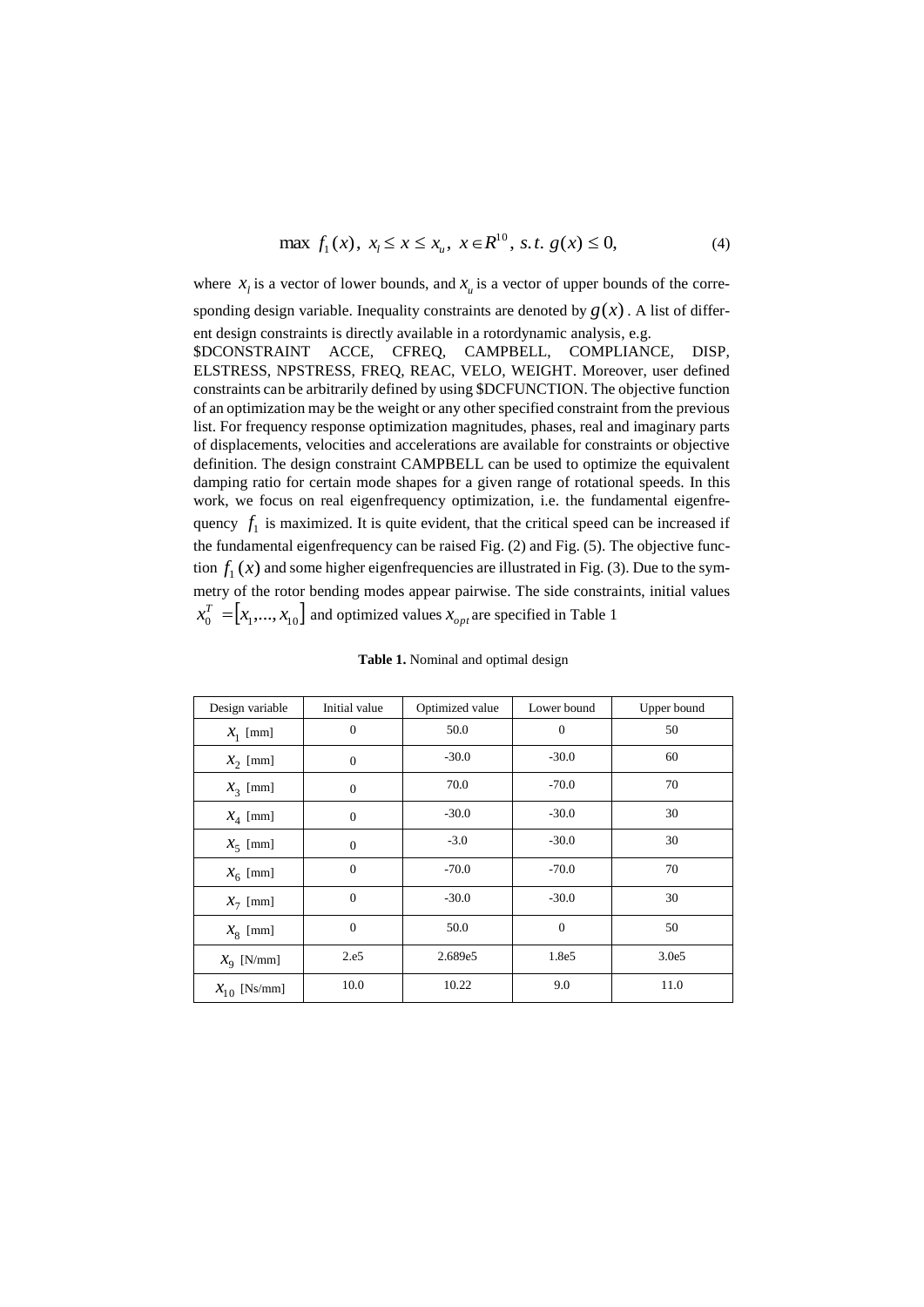

**Fig. 3.** The first five eigenfrequencies of the undamped system



**Fig. 4.** Optimized shape of the rotor

#### **4.1 Design variable history**

In order to maximize the first eigenfrequency the mass should be minimized, whereas the stiffness should be maximized. This requirement is in relationship with the Rayleigh quotient. The Campbell diagram for the optimal solution is depicted in Fig. (5).



**Fig. 5.** Campbell diagram for the optimized configuration

The bearings move towards the upper and lower limits, respectively Fig. (6).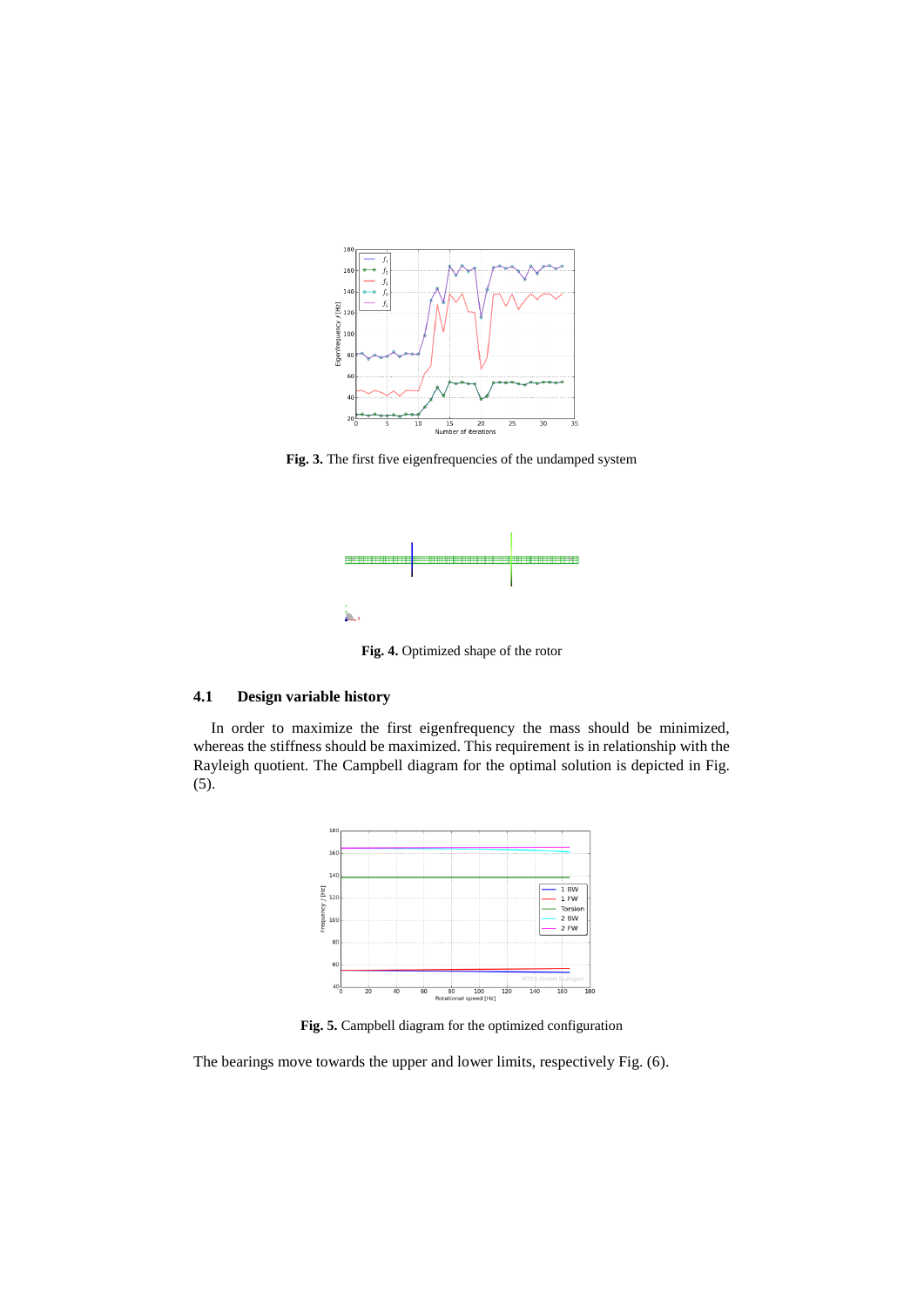

**Fig. 6.** Position of the bearings  $x_1$ ,  $x_8$  [mm]

The elastic discs tends to move towards the left end of the shaft within the given intervals Fig. (7).



**Fig. 7.** Position of the discs  $x_3$ ,  $x_6$  [mm]

In addition, the elastic discs shrink during the optimization with respect to diameter Fig. (8) and thickness Fig. (9)



**Fig. 8.** Radial expansion of the discs  $x_2$ ,  $x_5$  [mm]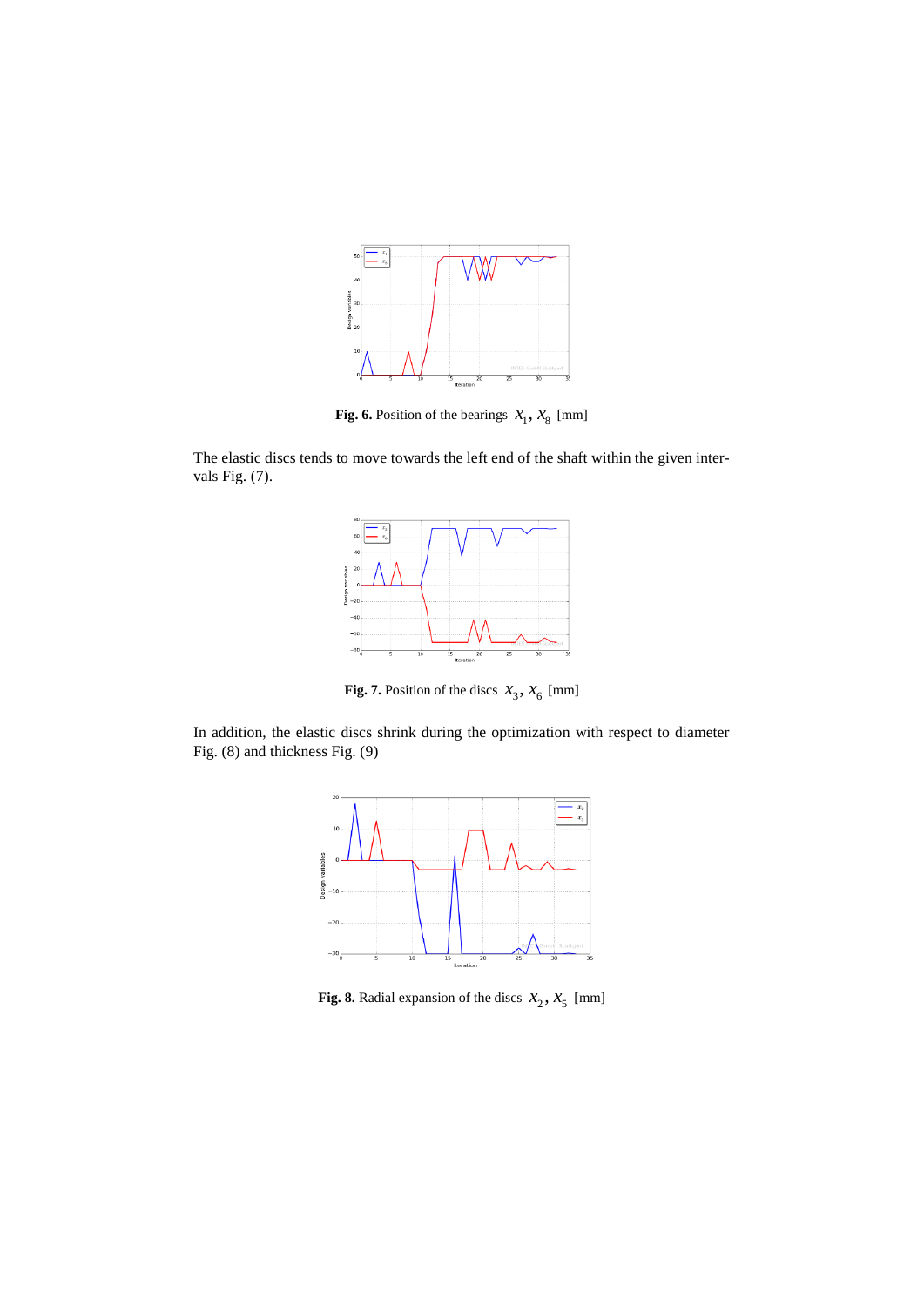

**Fig. 9.** Axial expansion of the discs  $x_4$ ,  $x_7$  [mm]

The mass of the considered rotor is drastically reduced since the elastic discs shrink in both, radial and axial, direction during the optimization Fig. (10). Additional dynamic constraints, e.g. response amplitudes over a certain frequency band, can be introduced to limit the displacements. Moreover design constraints like from limited stresses will reduce the drastic loss of weight. Thus an industrially feasible design can be achieved. However, this is not taken into account here.



**Fig. 10.** Evolution of mass *m* [t]

# **5 Concluding Remarks and Outlook**

This article presented an optimization methodology for viscoelastically supported rotor systems. The goal of the optimization problem was to find the values of a set of design variables (e.g. stiffness of the bearing thickness and outer diameters of the discs, positions of discs and bearings) for which the first natural frequency of the system is maximized. The optimized rotor reveals less weight and higher critical speeds. Flexible rotors are characterized by inherent uncertainties affecting the parameters that influence the dynamic response of the system. Therefore the handling of variability in rotor dynamics is a natural and necessary extension of the modeling capability [9], [20]. This will be investigated by a robust design analysis in the near future, where the reliability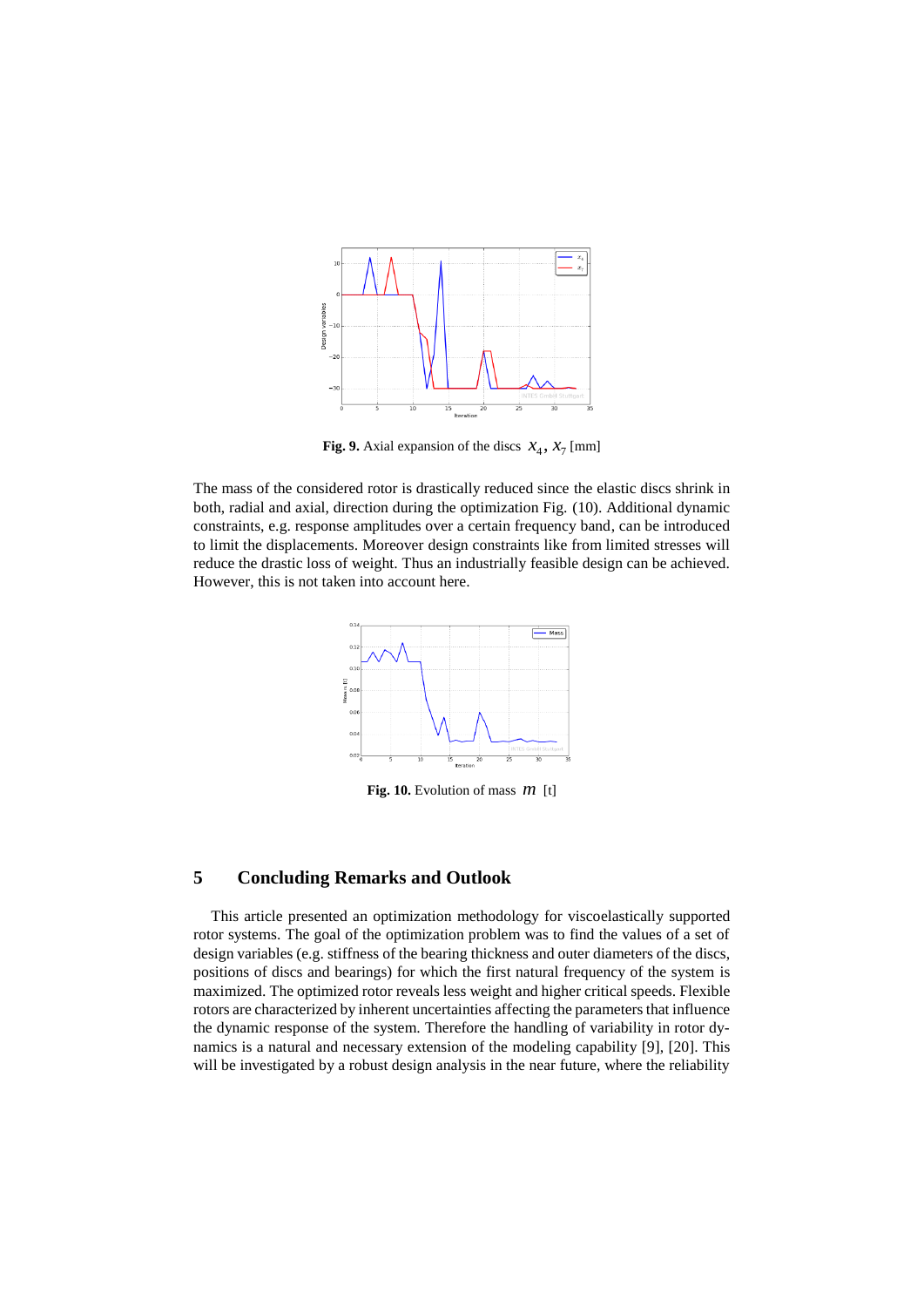is used as a design constraint. In a first step, the influence of various design variables on the dynamic behavior of rotors will be investigated by a so-called sampling procedure. This approach offers a seamless scanning of the design space in one computational run.

#### **6 References**

- 1. Angantyr, A. Aidanpää, J.-O. : Optimization of a rotor-bearing system with an evolutionary algorithm. The 10th International Symposium on Transport Phenomena and Dynamics of Rotating Machinery, Honolulu, Hawaii, March 07-11 2004
- 2. Angantyr, A, Aidanpää, J.-O. : A Pareto-based genetic algorithm search approach to handle damped natural frequency constraints in turbo generator rotor system design. Journal of Engineering for Gas Turbines and Power 126, 619—625 (2004)
- 3. Angantyr, A, Aidanpää, J.-O. : Constrained optimization of gas turbine tilting pad bearing designs. Journal of Engineering for Gas Turbines and Power 128, 873—878 (2006)
- 4. Chen, T. Y., Wang B. P.: Optimum design of rotor-bearing systems with eigenvalue constraints. Journal of Engineering for Gas Turbines and Power 11, 256—260 (1993)
- 5. Choi, B. G., Yang, B. S.: Optimum shape design of rotor shafts using genetic algorithm. Journal of Vibration and Control, 6, 207—222 (2000)
- 6. Choi, B. G.: Multi-objective optimum design of rotor-bearing systems with dynamic constraints using immune-genetic algorithm. Journal of Engineering for Gas Turbines and Power 123, 78—81 (2001)
- 7. Cole, M. O. T, Wongratamaphisan, T., Keogh, P. S.: On LMI-based optimization of vibration and stability in rotor system design. Journal of Engineering for Gas Turbines and Power 128, 677—684 (2006)
- 8. Huang, S.-C., Lin, C. A.: Sensitivity analysis and optimization of undamped rotor-critical speeds to supports stiffness. Journal of Vibrations and Acoustics 126, 296--301 (2002)
- 9. Koroishi, E.H., Cavalini, A.A., de Lima, A. M. G., Steffen, V.: Stochastic modeling of flexible rotors. J. of the Braz. Soc. of Mech. Sci. & Eng. 34, 574--583 (2012)
- 10. Lee, D. S., Choi, D. H.: Reduced weight design of a flexible rotor with ball bearing stiffness characteristics varying with rotational speed and load. Journal of Vibration and Acoustics 122, 203—208, (2000)
- 11. Lin, Y.H., Lin, S.C.: Optimal weight design of rotor systems with oil-film bearings subjected to frequency constraints. Finite Elements in Analysis and Design 37, 777--798 (2001)
- 12. Lin, Y., Cheng, L., Huang, T.P.: Optimal design of complex flexible rotor-support systems using minimum strain energy under multi-constraint conditions. Journal of Sound and Vibration 215, 1123—1134 (1998)
- 13. Lopez, R.H., Ritto, T.G., Sampaio, R., Souza de Cursi, J. E.: A new algorithm for the robust optimization of rotor-bearing systems. Eng. Opt. 46, 1123--1138 (2014)
- 14. Marazzi, M., Nocedal, J.: Wedge trust region methods for derivative free optimization. Mathematical Programming Series A 91, 289--305 (2002)
- 15. Pugachev, A.: Application of gradient-based optimization methods for a rotor system with static stress, natural frequency, and harmonic response constraints. Structural and Multidisciplinary Optimization 47, 951--962 (2013)
- 16. Rajan, M., Rajan, S. D., Nelson, H. D., Chen, W. J.: Optimal placement of critical speeds in rotor-bearing systems. Journal of Vibration Acoustics, Stress, and Reliability in Design 109, 152--157 (1987)